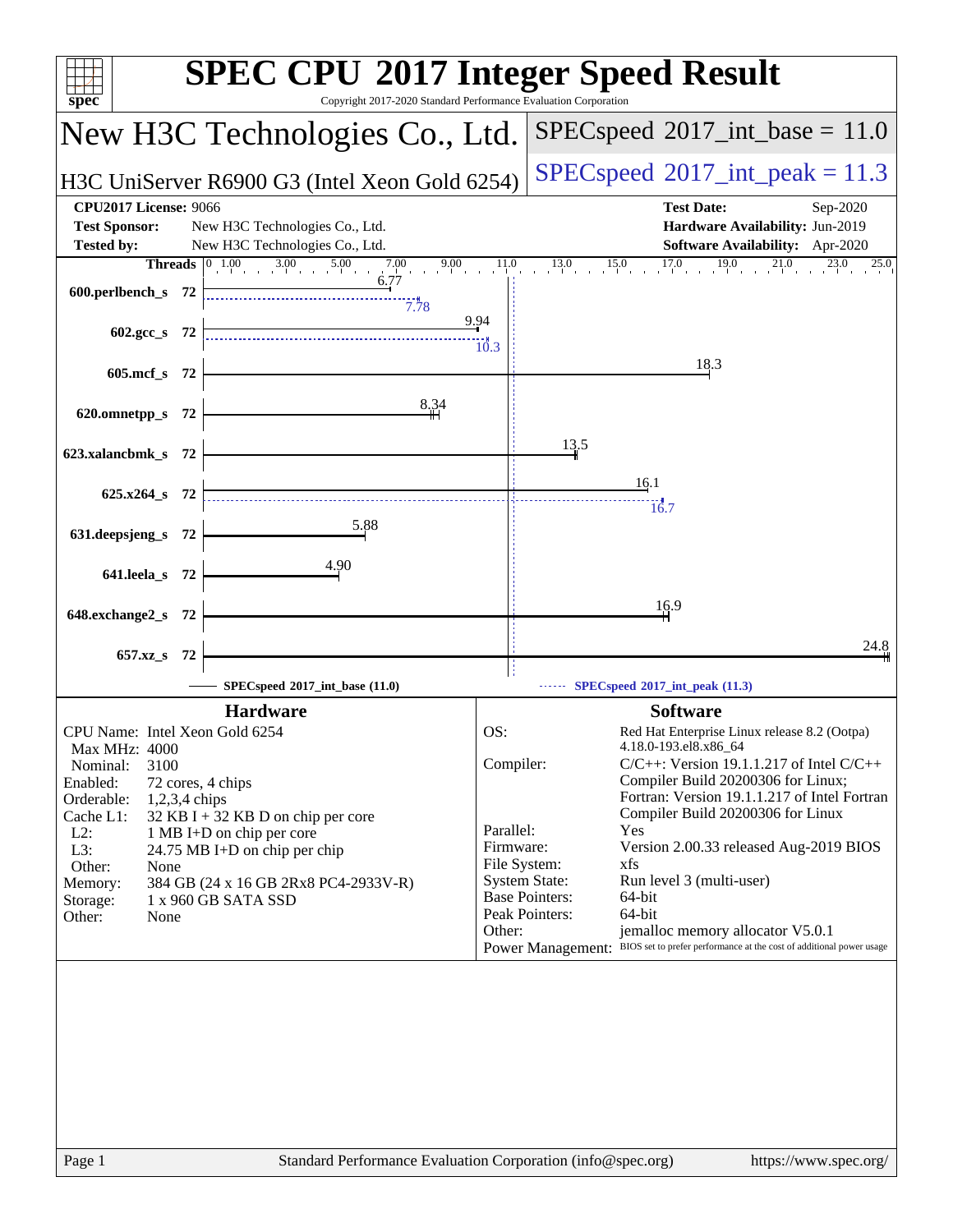

Copyright 2017-2020 Standard Performance Evaluation Corporation

## New H3C Technologies Co., Ltd.

H3C UniServer R6900 G3 (Intel Xeon Gold 6254) [SPECspeed](http://www.spec.org/auto/cpu2017/Docs/result-fields.html#SPECspeed2017intpeak)<sup>®</sup>[2017\\_int\\_peak = 1](http://www.spec.org/auto/cpu2017/Docs/result-fields.html#SPECspeed2017intpeak)1.3

 $SPECspeed^{\circ}2017\_int\_base = 11.0$  $SPECspeed^{\circ}2017\_int\_base = 11.0$ 

**[Test Sponsor:](http://www.spec.org/auto/cpu2017/Docs/result-fields.html#TestSponsor)** New H3C Technologies Co., Ltd. **[Hardware Availability:](http://www.spec.org/auto/cpu2017/Docs/result-fields.html#HardwareAvailability)** Jun-2019 **[Tested by:](http://www.spec.org/auto/cpu2017/Docs/result-fields.html#Testedby)** New H3C Technologies Co., Ltd. **[Software Availability:](http://www.spec.org/auto/cpu2017/Docs/result-fields.html#SoftwareAvailability)** Apr-2020

**[CPU2017 License:](http://www.spec.org/auto/cpu2017/Docs/result-fields.html#CPU2017License)** 9066 **[Test Date:](http://www.spec.org/auto/cpu2017/Docs/result-fields.html#TestDate)** Sep-2020

## **[Results Table](http://www.spec.org/auto/cpu2017/Docs/result-fields.html#ResultsTable)**

|                                     | <b>Base</b>                                       |                |       |                |       |                | <b>Peak</b>  |                |                |              |                |              |                |              |
|-------------------------------------|---------------------------------------------------|----------------|-------|----------------|-------|----------------|--------------|----------------|----------------|--------------|----------------|--------------|----------------|--------------|
| <b>Benchmark</b>                    | <b>Threads</b>                                    | <b>Seconds</b> | Ratio | <b>Seconds</b> | Ratio | <b>Seconds</b> | <b>Ratio</b> | <b>Threads</b> | <b>Seconds</b> | <b>Ratio</b> | <b>Seconds</b> | <b>Ratio</b> | <b>Seconds</b> | <b>Ratio</b> |
| $600.$ perlbench s                  | 72                                                | 262            | 6.77  | 262            | 6.77  | 262            | 6.78         | 72             | 227            | 7.83         | 228            | 7.78         | 228            | 7.78         |
| $602 \text{.} \text{gcc}\text{.}$ s | 72                                                | 401            | 9.93  | 400            | 9.94  | 399            | 9.98         | 72             | 387            | 10.3         | 385            | 10.3         | 386            | 10.3         |
| $605$ .mcf s                        | 72                                                | 258            | 18.3  | 257            | 18.4  | 258            | 18.3         | 72             | 258            | 18.3         | 257            | 18.4         | 258            | 18.3         |
| 620.omnetpp_s                       | 72                                                | 196            | 8.34  | 191            | 8.54  | 198            | 8.24         | 72             | 196            | 8.34         | 191            | 8.54         | 198            | 8.24         |
| 623.xalancbmk s                     | 72                                                | 105            | 13.5  | 105            | 13.5  | 105            | 13.5         | 72             | 105            | 13.5         | 105            | 13.5         | 105            | 13.5         |
| 625.x264 s                          | 72                                                | 109            | 16.1  | 109            | 16.1  | 109            | 16.1         | 72             | 106            | 16.7         | 106            | 16.6         | 106            | 16.7         |
| 631.deepsjeng_s                     | 72                                                | 244            | 5.88  | 244            | 5.88  | 244            | 5.88         | 72             | 244            | 5.88         | 244            | 5.88         | 244            | 5.88         |
| 641.leela s                         | 72                                                | 348            | 4.90  | 348            | 4.90  | 348            | 4.90         | 72             | 348            | 4.90         | 348            | 4.90         | 348            | 4.90         |
| 648.exchange2 s                     | 72                                                | 176            | 16.7  | 174            | 16.9  | 174            | 16.9         | 72             | 176            | 16.7         | 174            | <b>16.9</b>  | 174            | 16.9         |
| $657.xz$ s                          | 72                                                | 249            | 24.8  | 249            | 24.9  | 250            | 24.7         | 72             | 249            | 24.8         | 249            | 24.9         | 250            | 24.7         |
|                                     | $SPECspeed^{\circ}2017$ int base =<br><b>11.0</b> |                |       |                |       |                |              |                |                |              |                |              |                |              |

**[SPECspeed](http://www.spec.org/auto/cpu2017/Docs/result-fields.html#SPECspeed2017intpeak)[2017\\_int\\_peak =](http://www.spec.org/auto/cpu2017/Docs/result-fields.html#SPECspeed2017intpeak) 11.3**

Results appear in the [order in which they were run.](http://www.spec.org/auto/cpu2017/Docs/result-fields.html#RunOrder) Bold underlined text [indicates a median measurement](http://www.spec.org/auto/cpu2017/Docs/result-fields.html#Median).

## **[Compiler Notes](http://www.spec.org/auto/cpu2017/Docs/result-fields.html#CompilerNotes)**

The inconsistent Compiler version information under Compiler Version section is due to a discrepancy in Intel Compiler. The correct version of C/C++ compiler is: Version 19.1.1.217 Build 20200306 Compiler for Linux The correct version of Fortran compiler is: Version 19.1.1.217 Build 20200306 Compiler for Linux

## **[Operating System Notes](http://www.spec.org/auto/cpu2017/Docs/result-fields.html#OperatingSystemNotes)**

Stack size set to unlimited using "ulimit -s unlimited"

## **[Environment Variables Notes](http://www.spec.org/auto/cpu2017/Docs/result-fields.html#EnvironmentVariablesNotes)**

```
Environment variables set by runcpu before the start of the run:
KMP AFFINITY = "granularity=fine, scatter"
LD_LIBRARY_PATH = "/home/speccpu/lib/intel64:/home/speccpu/je5.0.1-64"
MALLOC_CONF = "retain:true"
OMP_STACKSIZE = "192M"
```
## **[General Notes](http://www.spec.org/auto/cpu2017/Docs/result-fields.html#GeneralNotes)**

 Binaries compiled on a system with 1x Intel Core i9-7980XE CPU + 64GB RAM memory using Redhat Enterprise Linux 8.0 NA: The test sponsor attests, as of date of publication, that CVE-2017-5754 (Meltdown) is mitigated in the system as tested and documented. Yes: The test sponsor attests, as of date of publication, that CVE-2017-5753 (Spectre variant 1) is mitigated in the system as tested and documented. Yes: The test sponsor attests, as of date of publication, that CVE-2017-5715 (Spectre variant 2)

**(Continued on next page)**

| Page 2 | Standard Performance Evaluation Corporation (info@spec.org) | https://www.spec.org/ |
|--------|-------------------------------------------------------------|-----------------------|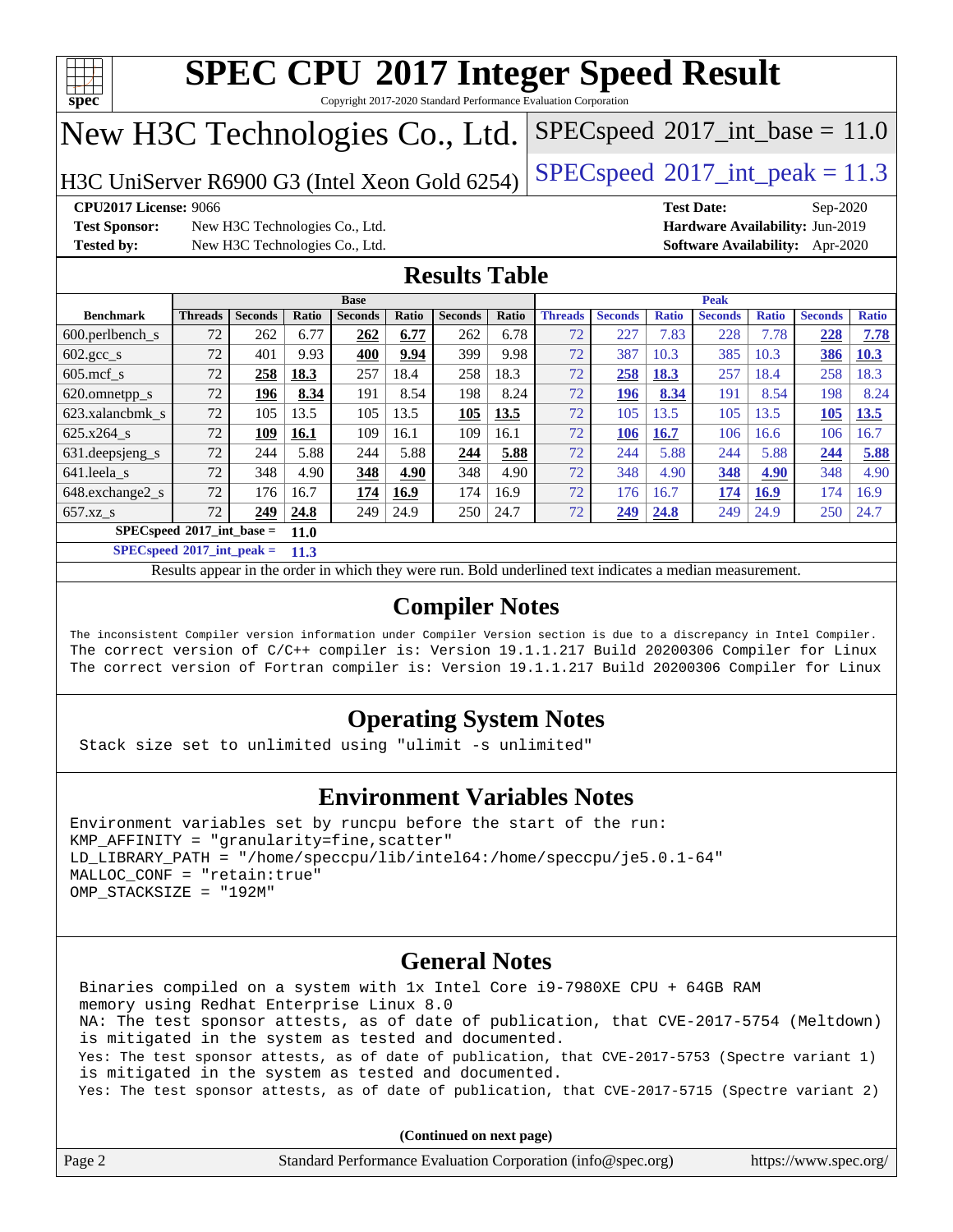

Copyright 2017-2020 Standard Performance Evaluation Corporation

## New H3C Technologies Co., Ltd.

H3C UniServer R6900 G3 (Intel Xeon Gold 6254) [SPECspeed](http://www.spec.org/auto/cpu2017/Docs/result-fields.html#SPECspeed2017intpeak)®[2017\\_int\\_peak = 1](http://www.spec.org/auto/cpu2017/Docs/result-fields.html#SPECspeed2017intpeak)1.3

 $SPECspeed^{\circ}2017\_int\_base = 11.0$  $SPECspeed^{\circ}2017\_int\_base = 11.0$ 

**[Test Sponsor:](http://www.spec.org/auto/cpu2017/Docs/result-fields.html#TestSponsor)** New H3C Technologies Co., Ltd. **[Hardware Availability:](http://www.spec.org/auto/cpu2017/Docs/result-fields.html#HardwareAvailability)** Jun-2019 **[Tested by:](http://www.spec.org/auto/cpu2017/Docs/result-fields.html#Testedby)** New H3C Technologies Co., Ltd. **[Software Availability:](http://www.spec.org/auto/cpu2017/Docs/result-fields.html#SoftwareAvailability)** Apr-2020

**[CPU2017 License:](http://www.spec.org/auto/cpu2017/Docs/result-fields.html#CPU2017License)** 9066 **[Test Date:](http://www.spec.org/auto/cpu2017/Docs/result-fields.html#TestDate)** Sep-2020

### **[General Notes \(Continued\)](http://www.spec.org/auto/cpu2017/Docs/result-fields.html#GeneralNotes)**

 is mitigated in the system as tested and documented. Transparent Huge Pages enabled by default Prior to runcpu invocation Filesystem page cache synced and cleared with: sync; echo 3> /proc/sys/vm/drop\_caches jemalloc, a general purpose malloc implementation built with the RedHat Enterprise 7.5, and the system compiler gcc 4.8.5 sources available from jemalloc.net or <https://github.com/jemalloc/jemalloc/releases>

## **[Platform Notes](http://www.spec.org/auto/cpu2017/Docs/result-fields.html#PlatformNotes)**

Page 3 Standard Performance Evaluation Corporation [\(info@spec.org\)](mailto:info@spec.org) <https://www.spec.org/> BIOS Settings: Set Hyper Threading to Disabled Set Patrol Scrub to Disabled Set IMC Interleaving to 2-way Interleave Sysinfo program /home/speccpu/bin/sysinfo Rev: r6365 of 2019-08-21 295195f888a3d7edb1e6e46a485a0011 running on localhost.localdomain Fri Sep 18 09:35:07 2020 SUT (System Under Test) info as seen by some common utilities. For more information on this section, see <https://www.spec.org/cpu2017/Docs/config.html#sysinfo> From /proc/cpuinfo model name : Intel(R) Xeon(R) Gold 6254 CPU @ 3.10GHz 4 "physical id"s (chips) 72 "processors" cores, siblings (Caution: counting these is hw and system dependent. The following excerpts from /proc/cpuinfo might not be reliable. Use with caution.) cpu cores : 18 siblings : 18 physical 0: cores 0 1 2 3 4 8 9 10 11 16 17 18 19 20 24 25 26 27 physical 1: cores 0 1 2 3 4 8 9 10 11 16 17 18 19 20 24 25 26 27 physical 2: cores 0 1 2 3 4 8 9 10 11 16 17 18 19 20 24 25 26 27 physical 3: cores 0 1 2 3 4 8 9 10 11 16 17 18 19 20 24 25 26 27 From lscpu: Architecture: x86\_64 CPU op-mode(s): 32-bit, 64-bit Byte Order: Little Endian  $CPU(s):$  72 On-line CPU(s) list: 0-71 Thread(s) per core: 1 Core(s) per socket: 18 Socket(s): 4 **(Continued on next page)**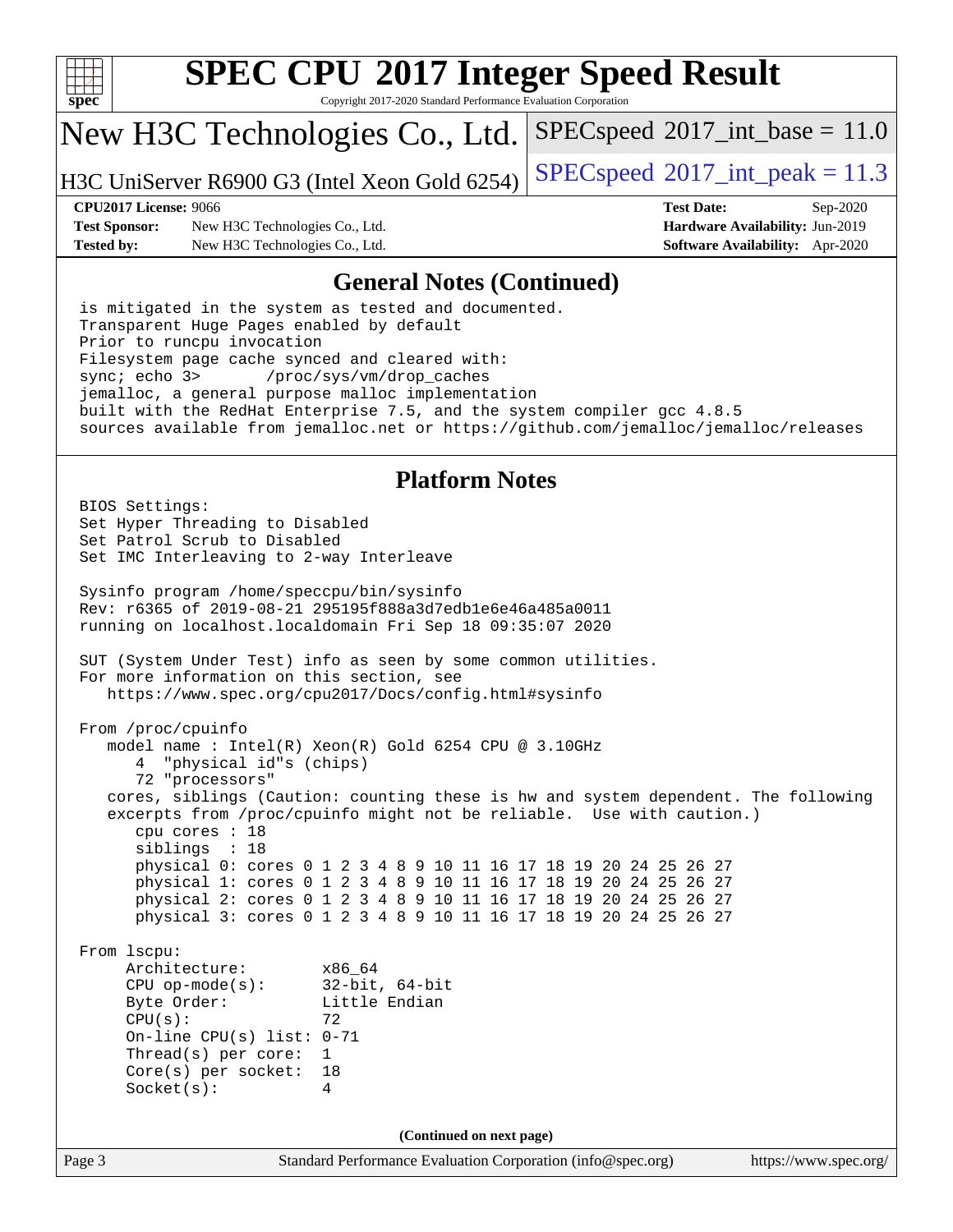

Copyright 2017-2020 Standard Performance Evaluation Corporation

## New H3C Technologies Co., Ltd.

H3C UniServer R6900 G3 (Intel Xeon Gold 6254) [SPECspeed](http://www.spec.org/auto/cpu2017/Docs/result-fields.html#SPECspeed2017intpeak)<sup>®</sup>[2017\\_int\\_peak = 1](http://www.spec.org/auto/cpu2017/Docs/result-fields.html#SPECspeed2017intpeak)1.3

 $SPECspeed^{\circ}2017\_int\_base = 11.0$  $SPECspeed^{\circ}2017\_int\_base = 11.0$ 

### **[CPU2017 License:](http://www.spec.org/auto/cpu2017/Docs/result-fields.html#CPU2017License)** 9066 **[Test Date:](http://www.spec.org/auto/cpu2017/Docs/result-fields.html#TestDate)** Sep-2020

**[Test Sponsor:](http://www.spec.org/auto/cpu2017/Docs/result-fields.html#TestSponsor)** New H3C Technologies Co., Ltd. **[Hardware Availability:](http://www.spec.org/auto/cpu2017/Docs/result-fields.html#HardwareAvailability)** Jun-2019 **[Tested by:](http://www.spec.org/auto/cpu2017/Docs/result-fields.html#Testedby)** New H3C Technologies Co., Ltd. **[Software Availability:](http://www.spec.org/auto/cpu2017/Docs/result-fields.html#SoftwareAvailability)** Apr-2020

## **[Platform Notes \(Continued\)](http://www.spec.org/auto/cpu2017/Docs/result-fields.html#PlatformNotes)**

| NUMA $node(s)$ :        | 4                                                                                   |
|-------------------------|-------------------------------------------------------------------------------------|
| Vendor ID:              | GenuineIntel                                                                        |
| CPU family:             | 6                                                                                   |
| Model:                  | 85                                                                                  |
| Model name:             | $Intel(R)$ Xeon $(R)$ Gold 6254 CPU @ 3.10GHz                                       |
| Stepping:               | 7                                                                                   |
| CPU MHz:                | 2454.710                                                                            |
| $CPU$ max $MHz$ :       | 4000.0000                                                                           |
| CPU min MHz:            | 1200.0000                                                                           |
| BogoMIPS:               | 6200.00                                                                             |
| Virtualization:         | $VT - x$                                                                            |
| L1d cache:              | 32K                                                                                 |
| $L1i$ cache:            | 32K                                                                                 |
| $L2$ cache:             | 1024K                                                                               |
| $L3$ cache:             | 25344K                                                                              |
| NUMA $node0$ $CPU(s):$  | $0 - 17$                                                                            |
| NUMA nodel $CPU(s):$    | $18 - 35$                                                                           |
| NUMA $node2$ $CPU(s):$  | $36 - 53$                                                                           |
| NUMA $node3$ $CPU(s)$ : | 54-71                                                                               |
| Flaqs:                  | fpu vme de pse tsc msr pae mce cx8 apic sep mtrr pge mca cmov                       |
|                         | pat pse36 clflush dts acpi mmx fxsr sse sse2 ss ht tm pbe syscall nx pdpelgb rdtscp |
|                         | lm constant_tsc art arch_perfmon pebs bts rep_good nopl xtopology nonstop_tsc cpuid |
|                         | aperfmperf pni pclmulqdq dtes64 monitor ds_cpl vmx smx est tm2 ssse3 sdbg fma cx16  |
|                         | xtpr pdcm pcid dca sse4 1 sse4 2 x2apic movbe popcnt tsc deadline timer aes xsave   |
|                         | avx f16c rdrand lahf_lm abm 3dnowprefetch cpuid_fault epb cat_13 cdp_13             |
|                         | invpcid_single intel_ppin ssbd mba ibrs ibpb stibp ibrs_enhanced tpr_shadow vnmi    |
|                         | flexpriority ept vpid fsgsbase tsc_adjust bmil hle avx2 smep bmi2 erms invpcid rtm  |
|                         | com mpx rdt a avx512f avx512dg rdseed adx smap clflushopt clwb intel pt avx512cd    |

rms invpcid rtm el\_pt avx512cd avx512bw avx512vl xsaveopt xsavec xgetbv1 xsaves cqm\_llc cqm\_occup\_llc cqm\_mbm\_total cqm\_mbm\_local dtherm ida arat pln pts hwp hwp\_act\_window hwp\_epp hwp\_pkg\_req pku ospke avx512\_vnni md\_clear flush\_l1d arch\_capabilities

```
 /proc/cpuinfo cache data
   cache size : 25344 KB
```
 From numactl --hardware WARNING: a numactl 'node' might or might not correspond to a physical chip. available: 4 nodes (0-3) node 0 cpus: 0 1 2 3 4 5 6 7 8 9 10 11 12 13 14 15 16 17 node 0 size: 95042 MB node 0 free: 94854 MB node 1 cpus: 18 19 20 21 22 23 24 25 26 27 28 29 30 31 32 33 34 35 node 1 size: 96763 MB node 1 free: 96317 MB node 2 cpus: 36 37 38 39 40 41 42 43 44 45 46 47 48 49 50 51 52 53 node 2 size: 96763 MB node 2 free: 95514 MB

**(Continued on next page)**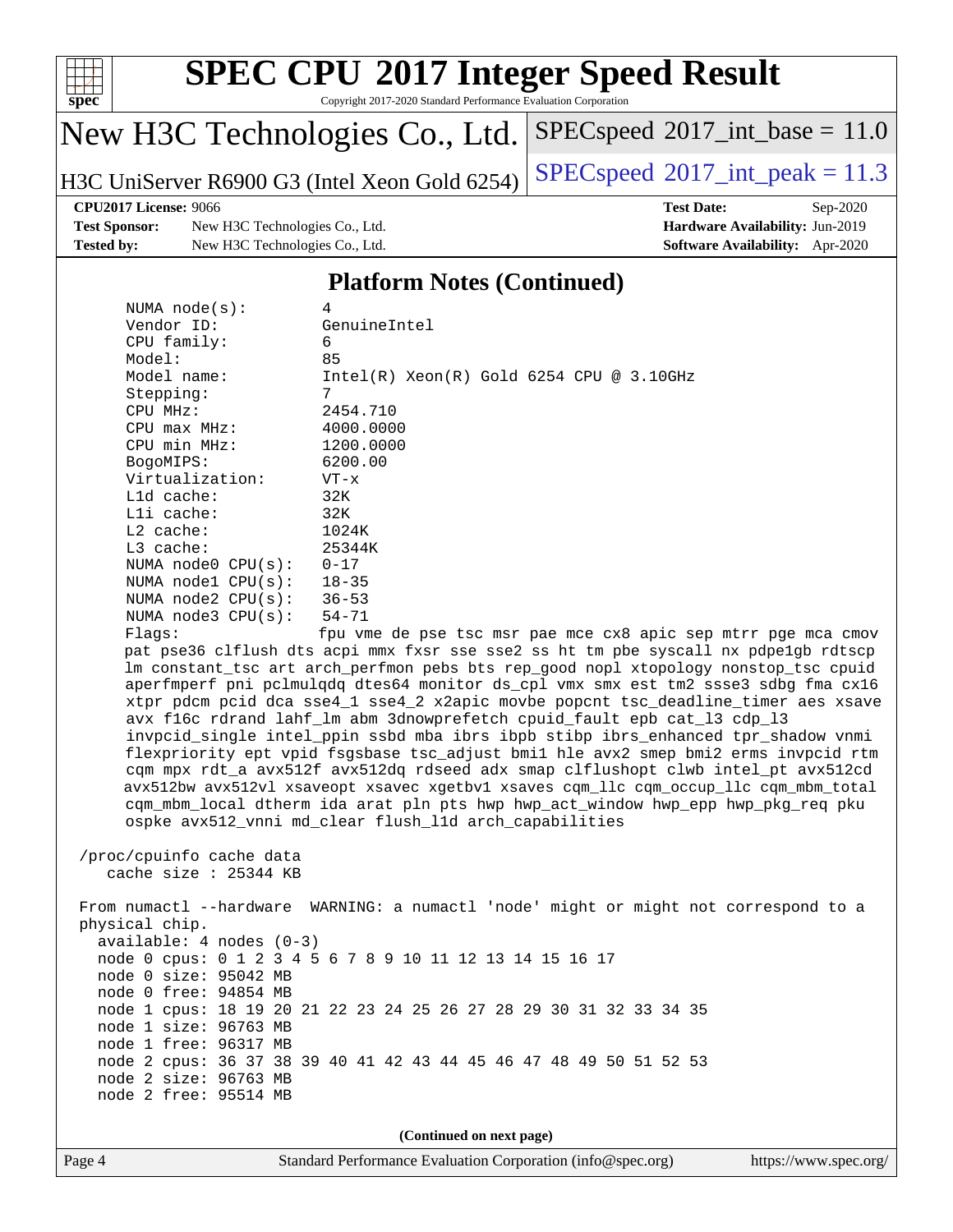| <b>SPEC CPU®2017 Integer Speed Result</b><br>Copyright 2017-2020 Standard Performance Evaluation Corporation<br>$spec^*$                                                                                                                                                                                                                                                                                                                                                                                                                                                                                                                                                                                                                                                                                                                                                                                                                                                                                                                                                                                                                                                                                                                                                                                                            |                                                                          |  |  |  |  |  |
|-------------------------------------------------------------------------------------------------------------------------------------------------------------------------------------------------------------------------------------------------------------------------------------------------------------------------------------------------------------------------------------------------------------------------------------------------------------------------------------------------------------------------------------------------------------------------------------------------------------------------------------------------------------------------------------------------------------------------------------------------------------------------------------------------------------------------------------------------------------------------------------------------------------------------------------------------------------------------------------------------------------------------------------------------------------------------------------------------------------------------------------------------------------------------------------------------------------------------------------------------------------------------------------------------------------------------------------|--------------------------------------------------------------------------|--|--|--|--|--|
| New H3C Technologies Co., Ltd.                                                                                                                                                                                                                                                                                                                                                                                                                                                                                                                                                                                                                                                                                                                                                                                                                                                                                                                                                                                                                                                                                                                                                                                                                                                                                                      | $SPEC speed^{\circ}2017\_int\_base = 11.0$                               |  |  |  |  |  |
| H3C UniServer R6900 G3 (Intel Xeon Gold 6254)                                                                                                                                                                                                                                                                                                                                                                                                                                                                                                                                                                                                                                                                                                                                                                                                                                                                                                                                                                                                                                                                                                                                                                                                                                                                                       | $SPEC speed^{\circ}2017\_int\_peak = 11.3$                               |  |  |  |  |  |
| <b>CPU2017 License: 9066</b>                                                                                                                                                                                                                                                                                                                                                                                                                                                                                                                                                                                                                                                                                                                                                                                                                                                                                                                                                                                                                                                                                                                                                                                                                                                                                                        | <b>Test Date:</b><br>Sep-2020                                            |  |  |  |  |  |
| <b>Test Sponsor:</b><br>New H3C Technologies Co., Ltd.<br><b>Tested by:</b><br>New H3C Technologies Co., Ltd.                                                                                                                                                                                                                                                                                                                                                                                                                                                                                                                                                                                                                                                                                                                                                                                                                                                                                                                                                                                                                                                                                                                                                                                                                       | Hardware Availability: Jun-2019<br>Software Availability: Apr-2020       |  |  |  |  |  |
|                                                                                                                                                                                                                                                                                                                                                                                                                                                                                                                                                                                                                                                                                                                                                                                                                                                                                                                                                                                                                                                                                                                                                                                                                                                                                                                                     |                                                                          |  |  |  |  |  |
| <b>Platform Notes (Continued)</b><br>node 3 cpus: 54 55 56 57 58 59 60 61 62 63 64 65 66 67 68 69 70 71                                                                                                                                                                                                                                                                                                                                                                                                                                                                                                                                                                                                                                                                                                                                                                                                                                                                                                                                                                                                                                                                                                                                                                                                                             |                                                                          |  |  |  |  |  |
| node 3 size: 96763 MB<br>node 3 free: 96480 MB<br>node distances:<br>node<br>$\mathbf 0$<br>$\mathbf{1}$<br>2<br>3<br>21<br>0:<br>10<br>21<br>21<br>1:<br>21<br>10<br>21<br>21<br>2:<br>21<br>21<br>10<br>21<br>3:<br>21<br>21<br>21<br>10<br>From /proc/meminfo<br>MemTotal:<br>394581764 kB<br>HugePages_Total:<br>0<br>Hugepagesize:<br>2048 kB<br>From /etc/*release* /etc/*version*<br>os-release:<br>NAME="Red Hat Enterprise Linux"<br>VERSION="8.2 (Ootpa)"<br>ID="rhel"<br>ID_LIKE="fedora"<br>VERSION_ID="8.2"<br>PLATFORM_ID="platform:el8"<br>PRETTY_NAME="Red Hat Enterprise Linux 8.2 (Ootpa)"<br>ANSI_COLOR="0;31"<br>redhat-release: Red Hat Enterprise Linux release 8.2 (Ootpa)<br>system-release: Red Hat Enterprise Linux release 8.2 (Ootpa)<br>system-release-cpe: cpe:/o:redhat:enterprise_linux:8.2:ga<br>uname $-a$ :<br>Linux localhost.localdomain 4.18.0-193.el8.x86_64 #1 SMP Fri Mar 27 14:35:58 UTC 2020<br>x86_64 x86_64 x86_64 GNU/Linux<br>Kernel self-reported vulnerability status:<br>itlb_multihit:<br>KVM: Mitigation: Split huge pages<br>Not affected<br>$CVE-2018-3620$ (L1 Terminal Fault):<br>Microarchitectural Data Sampling:<br>Not affected<br>CVE-2017-5754 (Meltdown):<br>Not affected<br>CVE-2018-3639 (Speculative Store Bypass): Mitigation: Speculative Store Bypass disabled |                                                                          |  |  |  |  |  |
| $CVE-2017-5753$ (Spectre variant 1):                                                                                                                                                                                                                                                                                                                                                                                                                                                                                                                                                                                                                                                                                                                                                                                                                                                                                                                                                                                                                                                                                                                                                                                                                                                                                                | via prctl and seccomp<br>Mitigation: usercopy/swapgs barriers and __user |  |  |  |  |  |
| $CVE-2017-5715$ (Spectre variant 2):                                                                                                                                                                                                                                                                                                                                                                                                                                                                                                                                                                                                                                                                                                                                                                                                                                                                                                                                                                                                                                                                                                                                                                                                                                                                                                | pointer sanitization<br>Mitigation: Enhanced IBRS, IBPB: conditional,    |  |  |  |  |  |
| tsx_async_abort:                                                                                                                                                                                                                                                                                                                                                                                                                                                                                                                                                                                                                                                                                                                                                                                                                                                                                                                                                                                                                                                                                                                                                                                                                                                                                                                    | RSB filling<br>Mitigation: Clear CPU buffers; SMT disabled               |  |  |  |  |  |
| (Continued on next page)                                                                                                                                                                                                                                                                                                                                                                                                                                                                                                                                                                                                                                                                                                                                                                                                                                                                                                                                                                                                                                                                                                                                                                                                                                                                                                            |                                                                          |  |  |  |  |  |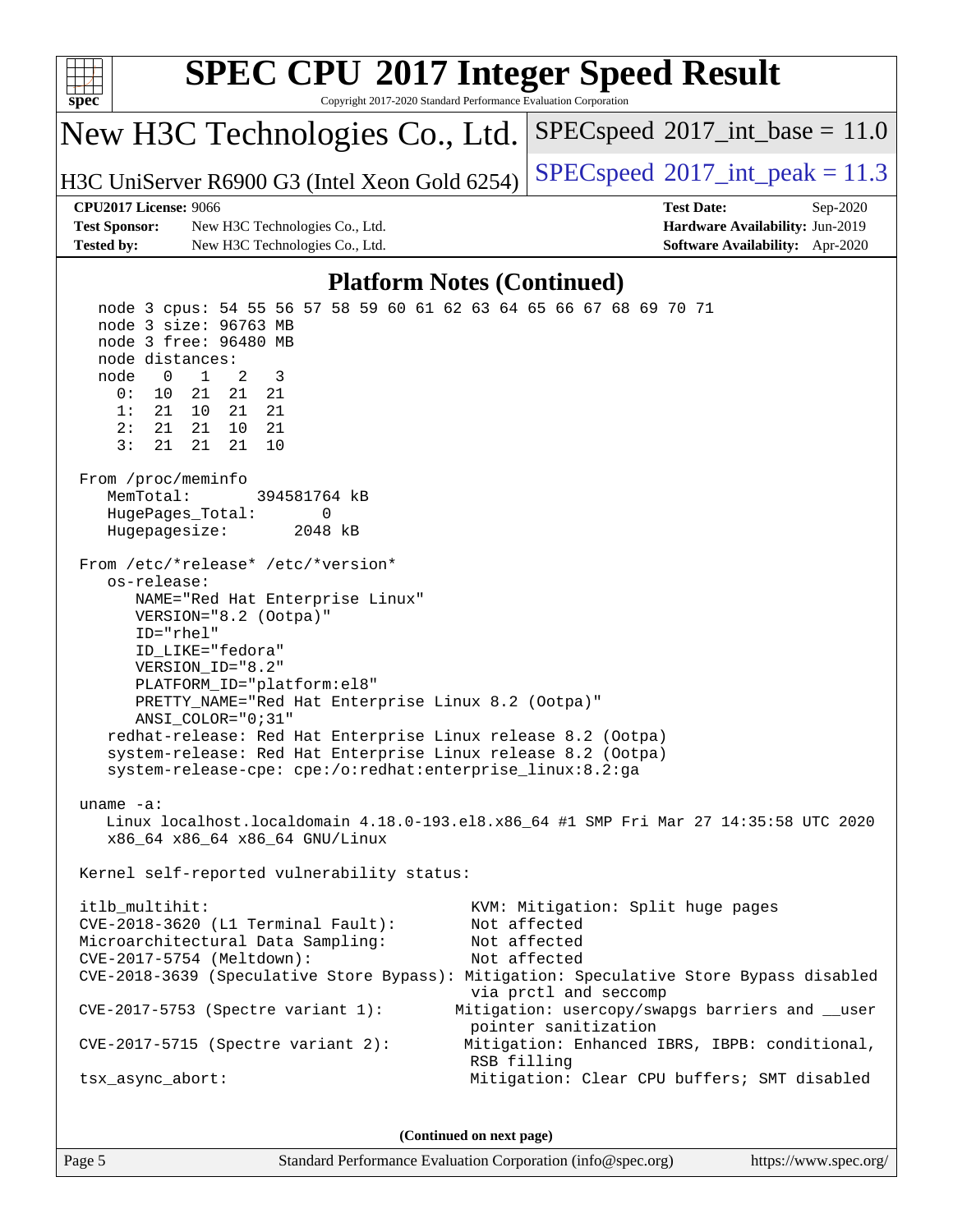| $spec^*$                                                                                                                                                                                                                                                                                                                                                                                                                            | <b>SPEC CPU®2017 Integer Speed Result</b><br>Copyright 2017-2020 Standard Performance Evaluation Corporation                                                                                                         |                                                                                                     |  |  |  |  |  |
|-------------------------------------------------------------------------------------------------------------------------------------------------------------------------------------------------------------------------------------------------------------------------------------------------------------------------------------------------------------------------------------------------------------------------------------|----------------------------------------------------------------------------------------------------------------------------------------------------------------------------------------------------------------------|-----------------------------------------------------------------------------------------------------|--|--|--|--|--|
|                                                                                                                                                                                                                                                                                                                                                                                                                                     | New H3C Technologies Co., Ltd.                                                                                                                                                                                       | $SPEC speed^{\circ}2017\_int\_base = 11.0$                                                          |  |  |  |  |  |
|                                                                                                                                                                                                                                                                                                                                                                                                                                     | H3C UniServer R6900 G3 (Intel Xeon Gold 6254)                                                                                                                                                                        | $SPEC speed^{\circ}2017\_int\_peak = 11.3$                                                          |  |  |  |  |  |
| <b>CPU2017 License: 9066</b><br><b>Test Sponsor:</b><br><b>Tested by:</b>                                                                                                                                                                                                                                                                                                                                                           | New H3C Technologies Co., Ltd.<br>New H3C Technologies Co., Ltd.                                                                                                                                                     | <b>Test Date:</b><br>Sep-2020<br>Hardware Availability: Jun-2019<br>Software Availability: Apr-2020 |  |  |  |  |  |
|                                                                                                                                                                                                                                                                                                                                                                                                                                     | <b>Platform Notes (Continued)</b>                                                                                                                                                                                    |                                                                                                     |  |  |  |  |  |
| run-level 3 Sep 18 09:29                                                                                                                                                                                                                                                                                                                                                                                                            |                                                                                                                                                                                                                      |                                                                                                     |  |  |  |  |  |
| SPEC is set to: /home/speccpu<br>Filesystem<br>/dev/mapper/rhel-home xfs                                                                                                                                                                                                                                                                                                                                                            | Size Used Avail Use% Mounted on<br>Type<br>839G<br>19G 821G                                                                                                                                                          | 3% /home                                                                                            |  |  |  |  |  |
| BIOS:                                                                                                                                                                                                                                                                                                                                                                                                                               | From /sys/devices/virtual/dmi/id<br>American Megatrends Inc. 2.00.33 08/22/2019<br>Vendor: New H3C Technologies Co., Ltd.<br>Product: H3C UniServer R6900 G3<br>Product Family: Rack<br>Serial: 210235A3T0H204000004 |                                                                                                     |  |  |  |  |  |
| Additional information from dmidecode follows. WARNING: Use caution when you interpret<br>this section. The 'dmidecode' program reads system data which is "intended to allow<br>hardware to be accurately determined", but the intent may not be met, as there are<br>frequent changes to hardware, firmware, and the "DMTF SMBIOS" standard.<br>Memory:<br>24x Micron 18ASF2G72PDZ-2G9E1 16 GB 2 rank 2933<br>24x NO DIMM NO DIMM |                                                                                                                                                                                                                      |                                                                                                     |  |  |  |  |  |
| (End of data from sysinfo program)                                                                                                                                                                                                                                                                                                                                                                                                  |                                                                                                                                                                                                                      |                                                                                                     |  |  |  |  |  |
|                                                                                                                                                                                                                                                                                                                                                                                                                                     | <b>Compiler Version Notes</b>                                                                                                                                                                                        |                                                                                                     |  |  |  |  |  |
| $\mathsf{C}$                                                                                                                                                                                                                                                                                                                                                                                                                        | 600.perlbench_s(base) 602.gcc_s(base, peak) 605.mcf_s(base, peak)<br>625.x264_s(base, peak) 657.xz_s(base, peak)                                                                                                     |                                                                                                     |  |  |  |  |  |
| Intel(R) C Compiler for applications running on Intel(R) 64, Version 2021.1<br>NextGen Build 20200304<br>Copyright (C) 1985-2020 Intel Corporation. All rights reserved.                                                                                                                                                                                                                                                            |                                                                                                                                                                                                                      |                                                                                                     |  |  |  |  |  |
|                                                                                                                                                                                                                                                                                                                                                                                                                                     |                                                                                                                                                                                                                      |                                                                                                     |  |  |  |  |  |
| 600.perlbench_s(peak)<br>C                                                                                                                                                                                                                                                                                                                                                                                                          |                                                                                                                                                                                                                      |                                                                                                     |  |  |  |  |  |
| Intel(R) C Intel(R) 64 Compiler for applications running on Intel(R) 64,<br>Version 19.1.1.217 Build 20200306<br>Copyright (C) 1985-2020 Intel Corporation. All rights reserved.<br>_________________                                                                                                                                                                                                                               |                                                                                                                                                                                                                      |                                                                                                     |  |  |  |  |  |
| 600.perlbench_s(base) 602.gcc_s(base, peak) 605.mcf_s(base, peak)<br>C<br>625.x264_s(base, peak) 657.xz_s(base, peak)                                                                                                                                                                                                                                                                                                               |                                                                                                                                                                                                                      |                                                                                                     |  |  |  |  |  |
| (Continued on next page)                                                                                                                                                                                                                                                                                                                                                                                                            |                                                                                                                                                                                                                      |                                                                                                     |  |  |  |  |  |
| Page 6                                                                                                                                                                                                                                                                                                                                                                                                                              | Standard Performance Evaluation Corporation (info@spec.org)                                                                                                                                                          | https://www.spec.org/                                                                               |  |  |  |  |  |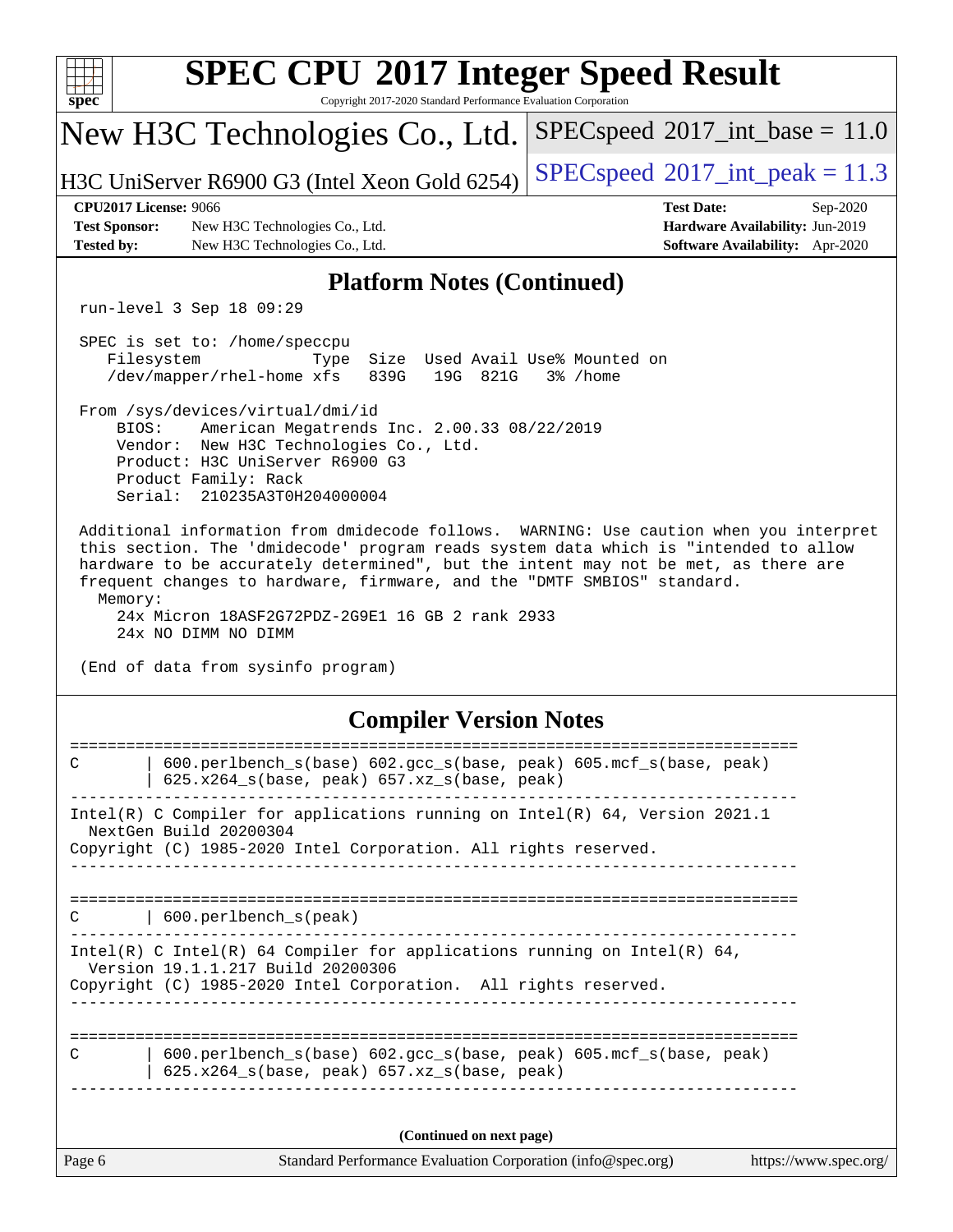| New H3C Technologies Co., Ltd.                                                                                                                                                           | $SPEC speed^{\circ}2017\_int\_base = 11.0$                                                            |
|------------------------------------------------------------------------------------------------------------------------------------------------------------------------------------------|-------------------------------------------------------------------------------------------------------|
| H3C UniServer R6900 G3 (Intel Xeon Gold 6254)                                                                                                                                            | $SPEC speed$ <sup>®</sup> $2017$ _int_peak = 11.3                                                     |
| <b>CPU2017 License: 9066</b><br><b>Test Sponsor:</b><br>New H3C Technologies Co., Ltd.<br>New H3C Technologies Co., Ltd.<br><b>Tested by:</b>                                            | <b>Test Date:</b><br>$Sep-2020$<br>Hardware Availability: Jun-2019<br>Software Availability: Apr-2020 |
|                                                                                                                                                                                          | <b>Compiler Version Notes (Continued)</b>                                                             |
| Intel(R) C Compiler for applications running on Intel(R) 64, Version 2021.1<br>NextGen Build 20200304<br>Copyright (C) 1985-2020 Intel Corporation. All rights reserved.                 |                                                                                                       |
| 600.perlbench_s(peak)<br>◠                                                                                                                                                               |                                                                                                       |
| Intel(R) C Intel(R) 64 Compiler for applications running on Intel(R) 64,<br>Version 19.1.1.217 Build 20200306<br>Copyright (C) 1985-2020 Intel Corporation. All rights reserved.         |                                                                                                       |
| 620.omnetpp_s(base, peak) 623.xalancbmk_s(base, peak)<br>$C++$<br>631.deepsjeng_s(base, peak) 641.leela_s(base, peak)                                                                    |                                                                                                       |
| Intel(R) C++ Compiler for applications running on Intel(R) 64, Version 2021.1<br>NextGen Build 20200304<br>Copyright (C) 1985-2020 Intel Corporation. All rights reserved.               |                                                                                                       |
| Fortran   648. exchange2_s(base, peak)                                                                                                                                                   | _____________________________________                                                                 |
| $Intel(R)$ Fortran Intel(R) 64 Compiler for applications running on Intel(R)<br>64, Version 19.1.1.217 Build 20200306<br>Copyright (C) 1985-2020 Intel Corporation. All rights reserved. |                                                                                                       |

## **[Base Compiler Invocation](http://www.spec.org/auto/cpu2017/Docs/result-fields.html#BaseCompilerInvocation)**

| C benchmarks: |
|---------------|
| icc           |

[C++ benchmarks:](http://www.spec.org/auto/cpu2017/Docs/result-fields.html#CXXbenchmarks) [icpc](http://www.spec.org/cpu2017/results/res2020q4/cpu2017-20200927-24043.flags.html#user_CXXbase_intel_icpc_c510b6838c7f56d33e37e94d029a35b4a7bccf4766a728ee175e80a419847e808290a9b78be685c44ab727ea267ec2f070ec5dc83b407c0218cded6866a35d07)

[Fortran benchmarks](http://www.spec.org/auto/cpu2017/Docs/result-fields.html#Fortranbenchmarks): [ifort](http://www.spec.org/cpu2017/results/res2020q4/cpu2017-20200927-24043.flags.html#user_FCbase_intel_ifort_8111460550e3ca792625aed983ce982f94888b8b503583aa7ba2b8303487b4d8a21a13e7191a45c5fd58ff318f48f9492884d4413fa793fd88dd292cad7027ca)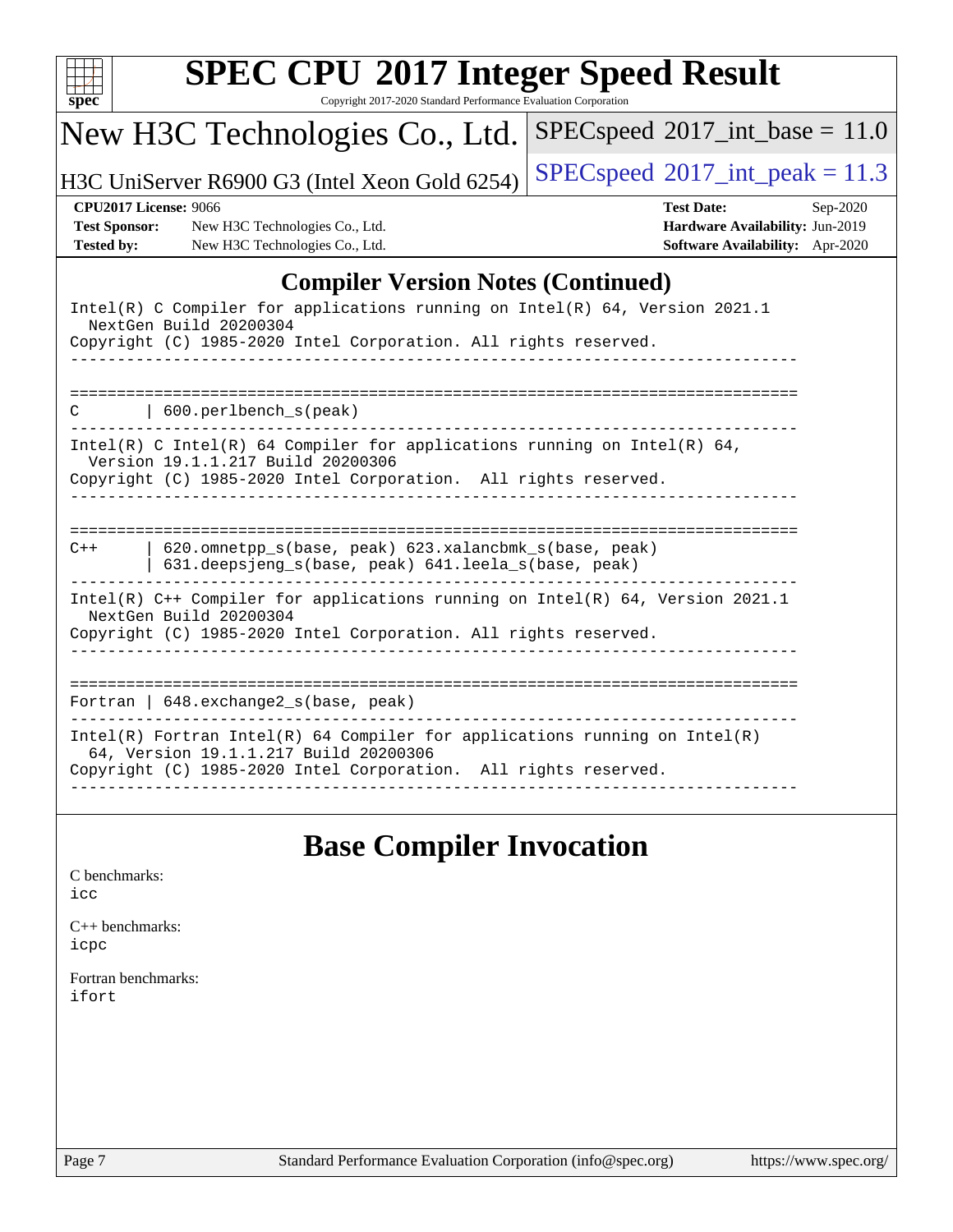

Copyright 2017-2020 Standard Performance Evaluation Corporation

## New H3C Technologies Co., Ltd.

H3C UniServer R6900 G3 (Intel Xeon Gold 6254) [SPECspeed](http://www.spec.org/auto/cpu2017/Docs/result-fields.html#SPECspeed2017intpeak)®[2017\\_int\\_peak = 1](http://www.spec.org/auto/cpu2017/Docs/result-fields.html#SPECspeed2017intpeak)1.3

 $SPECspeed^{\circ}2017\_int\_base = 11.0$  $SPECspeed^{\circ}2017\_int\_base = 11.0$ 

**[Test Sponsor:](http://www.spec.org/auto/cpu2017/Docs/result-fields.html#TestSponsor)** New H3C Technologies Co., Ltd. **[Hardware Availability:](http://www.spec.org/auto/cpu2017/Docs/result-fields.html#HardwareAvailability)** Jun-2019 **[Tested by:](http://www.spec.org/auto/cpu2017/Docs/result-fields.html#Testedby)** New H3C Technologies Co., Ltd. **[Software Availability:](http://www.spec.org/auto/cpu2017/Docs/result-fields.html#SoftwareAvailability)** Apr-2020

**[CPU2017 License:](http://www.spec.org/auto/cpu2017/Docs/result-fields.html#CPU2017License)** 9066 **[Test Date:](http://www.spec.org/auto/cpu2017/Docs/result-fields.html#TestDate)** Sep-2020

## **[Base Portability Flags](http://www.spec.org/auto/cpu2017/Docs/result-fields.html#BasePortabilityFlags)**

 600.perlbench\_s: [-DSPEC\\_LP64](http://www.spec.org/cpu2017/results/res2020q4/cpu2017-20200927-24043.flags.html#b600.perlbench_s_basePORTABILITY_DSPEC_LP64) [-DSPEC\\_LINUX\\_X64](http://www.spec.org/cpu2017/results/res2020q4/cpu2017-20200927-24043.flags.html#b600.perlbench_s_baseCPORTABILITY_DSPEC_LINUX_X64) 602.gcc\_s: [-DSPEC\\_LP64](http://www.spec.org/cpu2017/results/res2020q4/cpu2017-20200927-24043.flags.html#suite_basePORTABILITY602_gcc_s_DSPEC_LP64) 605.mcf\_s: [-DSPEC\\_LP64](http://www.spec.org/cpu2017/results/res2020q4/cpu2017-20200927-24043.flags.html#suite_basePORTABILITY605_mcf_s_DSPEC_LP64) 620.omnetpp\_s: [-DSPEC\\_LP64](http://www.spec.org/cpu2017/results/res2020q4/cpu2017-20200927-24043.flags.html#suite_basePORTABILITY620_omnetpp_s_DSPEC_LP64) 623.xalancbmk\_s: [-DSPEC\\_LP64](http://www.spec.org/cpu2017/results/res2020q4/cpu2017-20200927-24043.flags.html#suite_basePORTABILITY623_xalancbmk_s_DSPEC_LP64) [-DSPEC\\_LINUX](http://www.spec.org/cpu2017/results/res2020q4/cpu2017-20200927-24043.flags.html#b623.xalancbmk_s_baseCXXPORTABILITY_DSPEC_LINUX) 625.x264\_s: [-DSPEC\\_LP64](http://www.spec.org/cpu2017/results/res2020q4/cpu2017-20200927-24043.flags.html#suite_basePORTABILITY625_x264_s_DSPEC_LP64) 631.deepsjeng\_s: [-DSPEC\\_LP64](http://www.spec.org/cpu2017/results/res2020q4/cpu2017-20200927-24043.flags.html#suite_basePORTABILITY631_deepsjeng_s_DSPEC_LP64) 641.leela\_s: [-DSPEC\\_LP64](http://www.spec.org/cpu2017/results/res2020q4/cpu2017-20200927-24043.flags.html#suite_basePORTABILITY641_leela_s_DSPEC_LP64) 648.exchange2\_s: [-DSPEC\\_LP64](http://www.spec.org/cpu2017/results/res2020q4/cpu2017-20200927-24043.flags.html#suite_basePORTABILITY648_exchange2_s_DSPEC_LP64) 657.xz\_s: [-DSPEC\\_LP64](http://www.spec.org/cpu2017/results/res2020q4/cpu2017-20200927-24043.flags.html#suite_basePORTABILITY657_xz_s_DSPEC_LP64)

## **[Base Optimization Flags](http://www.spec.org/auto/cpu2017/Docs/result-fields.html#BaseOptimizationFlags)**

### [C benchmarks](http://www.spec.org/auto/cpu2017/Docs/result-fields.html#Cbenchmarks):

```
-m64 -qnextgen -std=c11
-Wl,-plugin-opt=-x86-branches-within-32B-boundaries -Wl,-z,muldefs
-xCORE-AVX512 -O3 -ffast-math -flto -mfpmath=sse -funroll-loops
-fuse-ld=gold -qopt-mem-layout-trans=4 -fopenmp -DSPEC_OPENMP
-L/usr/local/jemalloc64-5.0.1/lib -ljemalloc
```
### [C++ benchmarks:](http://www.spec.org/auto/cpu2017/Docs/result-fields.html#CXXbenchmarks)

```
-m64 -qnextgen -Wl,-plugin-opt=-x86-branches-within-32B-boundaries
-Wl,-z,muldefs -xCORE-AVX512 -O3 -ffast-math -flto -mfpmath=sse
-funroll-loops -fuse-ld=gold -qopt-mem-layout-trans=4
-L/usr/local/IntelCompiler19/compilers_and_libraries_2020.1.217/linux/compiler/lib/intel64_lin
-lqkmalloc
```
### [Fortran benchmarks:](http://www.spec.org/auto/cpu2017/Docs/result-fields.html#Fortranbenchmarks)

```
-m64 -Wl,-plugin-opt=-x86-branches-within-32B-boundaries -xCORE-AVX512
-O3 -ipo -no-prec-div -qopt-mem-layout-trans=4
-nostandard-realloc-lhs -align array32byte
-mbranches-within-32B-boundaries
```
## **[Peak Compiler Invocation](http://www.spec.org/auto/cpu2017/Docs/result-fields.html#PeakCompilerInvocation)**

[C benchmarks](http://www.spec.org/auto/cpu2017/Docs/result-fields.html#Cbenchmarks): [icc](http://www.spec.org/cpu2017/results/res2020q4/cpu2017-20200927-24043.flags.html#user_CCpeak_intel_icc_66fc1ee009f7361af1fbd72ca7dcefbb700085f36577c54f309893dd4ec40d12360134090235512931783d35fd58c0460139e722d5067c5574d8eaf2b3e37e92)

[C++ benchmarks:](http://www.spec.org/auto/cpu2017/Docs/result-fields.html#CXXbenchmarks) [icpc](http://www.spec.org/cpu2017/results/res2020q4/cpu2017-20200927-24043.flags.html#user_CXXpeak_intel_icpc_c510b6838c7f56d33e37e94d029a35b4a7bccf4766a728ee175e80a419847e808290a9b78be685c44ab727ea267ec2f070ec5dc83b407c0218cded6866a35d07)

**(Continued on next page)**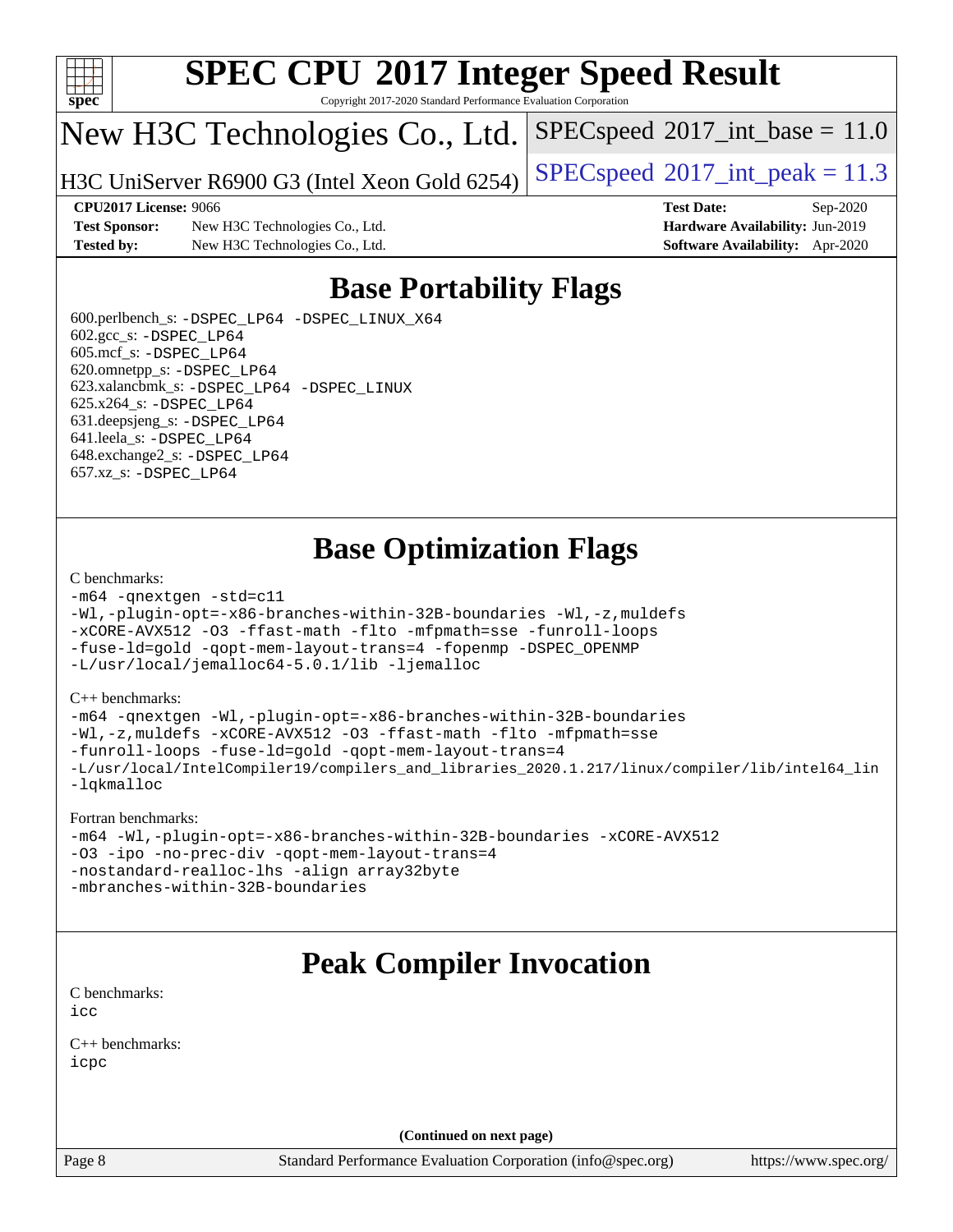

Copyright 2017-2020 Standard Performance Evaluation Corporation

## New H3C Technologies Co., Ltd.

H3C UniServer R6900 G3 (Intel Xeon Gold 6254) [SPECspeed](http://www.spec.org/auto/cpu2017/Docs/result-fields.html#SPECspeed2017intpeak)®[2017\\_int\\_peak = 1](http://www.spec.org/auto/cpu2017/Docs/result-fields.html#SPECspeed2017intpeak)1.3

 $SPECspeed^{\circledcirc}2017\_int\_base = 11.0$  $SPECspeed^{\circledcirc}2017\_int\_base = 11.0$ 

**[Test Sponsor:](http://www.spec.org/auto/cpu2017/Docs/result-fields.html#TestSponsor)** New H3C Technologies Co., Ltd. **[Hardware Availability:](http://www.spec.org/auto/cpu2017/Docs/result-fields.html#HardwareAvailability)** Jun-2019 **[Tested by:](http://www.spec.org/auto/cpu2017/Docs/result-fields.html#Testedby)** New H3C Technologies Co., Ltd. **[Software Availability:](http://www.spec.org/auto/cpu2017/Docs/result-fields.html#SoftwareAvailability)** Apr-2020

**[CPU2017 License:](http://www.spec.org/auto/cpu2017/Docs/result-fields.html#CPU2017License)** 9066 **[Test Date:](http://www.spec.org/auto/cpu2017/Docs/result-fields.html#TestDate)** Sep-2020

## **[Peak Compiler Invocation \(Continued\)](http://www.spec.org/auto/cpu2017/Docs/result-fields.html#PeakCompilerInvocation)**

[Fortran benchmarks](http://www.spec.org/auto/cpu2017/Docs/result-fields.html#Fortranbenchmarks): [ifort](http://www.spec.org/cpu2017/results/res2020q4/cpu2017-20200927-24043.flags.html#user_FCpeak_intel_ifort_8111460550e3ca792625aed983ce982f94888b8b503583aa7ba2b8303487b4d8a21a13e7191a45c5fd58ff318f48f9492884d4413fa793fd88dd292cad7027ca)

## **[Peak Portability Flags](http://www.spec.org/auto/cpu2017/Docs/result-fields.html#PeakPortabilityFlags)**

 600.perlbench\_s: [-DSPEC\\_LP64](http://www.spec.org/cpu2017/results/res2020q4/cpu2017-20200927-24043.flags.html#b600.perlbench_s_peakPORTABILITY_DSPEC_LP64) [-DSPEC\\_LINUX\\_X64](http://www.spec.org/cpu2017/results/res2020q4/cpu2017-20200927-24043.flags.html#b600.perlbench_s_peakCPORTABILITY_DSPEC_LINUX_X64) 602.gcc\_s: [-DSPEC\\_LP64](http://www.spec.org/cpu2017/results/res2020q4/cpu2017-20200927-24043.flags.html#suite_peakCCLD602_gcc_s_DSPEC_LP64)(\*) [-DSPEC\\_LP64](http://www.spec.org/cpu2017/results/res2020q4/cpu2017-20200927-24043.flags.html#suite_peakPORTABILITY602_gcc_s_DSPEC_LP64) 605.mcf\_s: [-DSPEC\\_LP64](http://www.spec.org/cpu2017/results/res2020q4/cpu2017-20200927-24043.flags.html#suite_peakPORTABILITY605_mcf_s_DSPEC_LP64) 620.omnetpp\_s: [-DSPEC\\_LP64](http://www.spec.org/cpu2017/results/res2020q4/cpu2017-20200927-24043.flags.html#suite_peakPORTABILITY620_omnetpp_s_DSPEC_LP64) 623.xalancbmk\_s: [-DSPEC\\_LP64](http://www.spec.org/cpu2017/results/res2020q4/cpu2017-20200927-24043.flags.html#suite_peakPORTABILITY623_xalancbmk_s_DSPEC_LP64) [-DSPEC\\_LINUX](http://www.spec.org/cpu2017/results/res2020q4/cpu2017-20200927-24043.flags.html#b623.xalancbmk_s_peakCXXPORTABILITY_DSPEC_LINUX) 625.x264\_s: [-DSPEC\\_LP64](http://www.spec.org/cpu2017/results/res2020q4/cpu2017-20200927-24043.flags.html#suite_peakPORTABILITY625_x264_s_DSPEC_LP64) 631.deepsjeng\_s: [-DSPEC\\_LP64](http://www.spec.org/cpu2017/results/res2020q4/cpu2017-20200927-24043.flags.html#suite_peakPORTABILITY631_deepsjeng_s_DSPEC_LP64) 641.leela\_s: [-DSPEC\\_LP64](http://www.spec.org/cpu2017/results/res2020q4/cpu2017-20200927-24043.flags.html#suite_peakPORTABILITY641_leela_s_DSPEC_LP64) 648.exchange2\_s: [-DSPEC\\_LP64](http://www.spec.org/cpu2017/results/res2020q4/cpu2017-20200927-24043.flags.html#suite_peakPORTABILITY648_exchange2_s_DSPEC_LP64) 657.xz\_s: [-DSPEC\\_LP64](http://www.spec.org/cpu2017/results/res2020q4/cpu2017-20200927-24043.flags.html#suite_peakPORTABILITY657_xz_s_DSPEC_LP64)

(\*) Indicates a portability flag that was found in a non-portability variable.

## **[Peak Optimization Flags](http://www.spec.org/auto/cpu2017/Docs/result-fields.html#PeakOptimizationFlags)**

[C benchmarks](http://www.spec.org/auto/cpu2017/Docs/result-fields.html#Cbenchmarks):

```
 600.perlbench_s: -Wl,-z,muldefs -prof-gen(pass 1) -prof-use(pass 2)
-xCORE-AVX512 -ipo -O3 -no-prec-div
-qopt-mem-layout-trans=4 -fno-strict-overflow
-mbranches-within-32B-boundaries
-L/usr/local/jemalloc64-5.0.1/lib -ljemalloc
```
 602.gcc\_s: [-m64](http://www.spec.org/cpu2017/results/res2020q4/cpu2017-20200927-24043.flags.html#user_peakCCLD602_gcc_s_m64-icc) [-qnextgen](http://www.spec.org/cpu2017/results/res2020q4/cpu2017-20200927-24043.flags.html#user_peakCCLD602_gcc_s_f-qnextgen) [-std=c11](http://www.spec.org/cpu2017/results/res2020q4/cpu2017-20200927-24043.flags.html#user_peakCCLD602_gcc_s_std-icc-std_0e1c27790398a4642dfca32ffe6c27b5796f9c2d2676156f2e42c9c44eaad0c049b1cdb667a270c34d979996257aeb8fc440bfb01818dbc9357bd9d174cb8524) [-fuse-ld=gold](http://www.spec.org/cpu2017/results/res2020q4/cpu2017-20200927-24043.flags.html#user_peakCCLD602_gcc_s_f-fuse-ld_920b3586e2b8c6e0748b9c84fa9b744736ba725a32cab14ad8f3d4ad28eecb2f59d1144823d2e17006539a88734fe1fc08fc3035f7676166309105a78aaabc32) [-Wl,-plugin-opt=-x86-branches-within-32B-boundaries](http://www.spec.org/cpu2017/results/res2020q4/cpu2017-20200927-24043.flags.html#user_peakLDFLAGS602_gcc_s_f-x86-branches-within-32B-boundaries_0098b4e4317ae60947b7b728078a624952a08ac37a3c797dfb4ffeb399e0c61a9dd0f2f44ce917e9361fb9076ccb15e7824594512dd315205382d84209e912f3) [-Wl,-z,muldefs](http://www.spec.org/cpu2017/results/res2020q4/cpu2017-20200927-24043.flags.html#user_peakEXTRA_LDFLAGS602_gcc_s_link_force_multiple1_b4cbdb97b34bdee9ceefcfe54f4c8ea74255f0b02a4b23e853cdb0e18eb4525ac79b5a88067c842dd0ee6996c24547a27a4b99331201badda8798ef8a743f577) [-fprofile-generate](http://www.spec.org/cpu2017/results/res2020q4/cpu2017-20200927-24043.flags.html#user_peakPASS1_CFLAGSPASS1_LDFLAGS602_gcc_s_fprofile-generate)(pass 1) [-fprofile-use=default.profdata](http://www.spec.org/cpu2017/results/res2020q4/cpu2017-20200927-24043.flags.html#user_peakPASS2_CFLAGSPASS2_LDFLAGS602_gcc_s_fprofile-use_56aeee182b92ec249f9670f17c9b8e7d83fe2d25538e35a2cf64c434b579a2235a8b8fc66ef5678d24461366bbab9d486c870d8a72905233fc08e43eefe3cd80)(pass 2) [-xCORE-AVX512](http://www.spec.org/cpu2017/results/res2020q4/cpu2017-20200927-24043.flags.html#user_peakCOPTIMIZEPASS1_CFLAGSPASS1_LDFLAGS602_gcc_s_f-xCORE-AVX512) [-flto](http://www.spec.org/cpu2017/results/res2020q4/cpu2017-20200927-24043.flags.html#user_peakCOPTIMIZEPASS1_CFLAGSPASS1_LDFLAGS602_gcc_s_f-flto) [-Ofast](http://www.spec.org/cpu2017/results/res2020q4/cpu2017-20200927-24043.flags.html#user_peakPASS1_CFLAGSPASS1_LDFLAGS602_gcc_s_f-Ofast)(pass 1) [-O3](http://www.spec.org/cpu2017/results/res2020q4/cpu2017-20200927-24043.flags.html#user_peakCOPTIMIZE602_gcc_s_f-O3) [-ffast-math](http://www.spec.org/cpu2017/results/res2020q4/cpu2017-20200927-24043.flags.html#user_peakCOPTIMIZE602_gcc_s_f-ffast-math) [-qopt-mem-layout-trans=4](http://www.spec.org/cpu2017/results/res2020q4/cpu2017-20200927-24043.flags.html#user_peakCOPTIMIZE602_gcc_s_f-qopt-mem-layout-trans_fa39e755916c150a61361b7846f310bcdf6f04e385ef281cadf3647acec3f0ae266d1a1d22d972a7087a248fd4e6ca390a3634700869573d231a252c784941a8) [-L/usr/local/jemalloc64-5.0.1/lib](http://www.spec.org/cpu2017/results/res2020q4/cpu2017-20200927-24043.flags.html#user_peakEXTRA_LIBS602_gcc_s_jemalloc_link_path64_1_cc289568b1a6c0fd3b62c91b824c27fcb5af5e8098e6ad028160d21144ef1b8aef3170d2acf0bee98a8da324cfe4f67d0a3d0c4cc4673d993d694dc2a0df248b) [-ljemalloc](http://www.spec.org/cpu2017/results/res2020q4/cpu2017-20200927-24043.flags.html#user_peakEXTRA_LIBS602_gcc_s_jemalloc_link_lib_d1249b907c500fa1c0672f44f562e3d0f79738ae9e3c4a9c376d49f265a04b9c99b167ecedbf6711b3085be911c67ff61f150a17b3472be731631ba4d0471706)

 $605.\text{mcf}\text{ s}:$  basepeak = yes

```
 625.x264_s: -m64 -qnextgen -std=c11
-Wl,-plugin-opt=-x86-branches-within-32B-boundaries
-Wl,-z,muldefs -xCORE-AVX512 -flto -O3 -ffast-math
-fuse-ld=gold -qopt-mem-layout-trans=4 -fno-alias
-L/usr/local/jemalloc64-5.0.1/lib -ljemalloc
```
**(Continued on next page)**

Page 9 Standard Performance Evaluation Corporation [\(info@spec.org\)](mailto:info@spec.org) <https://www.spec.org/>